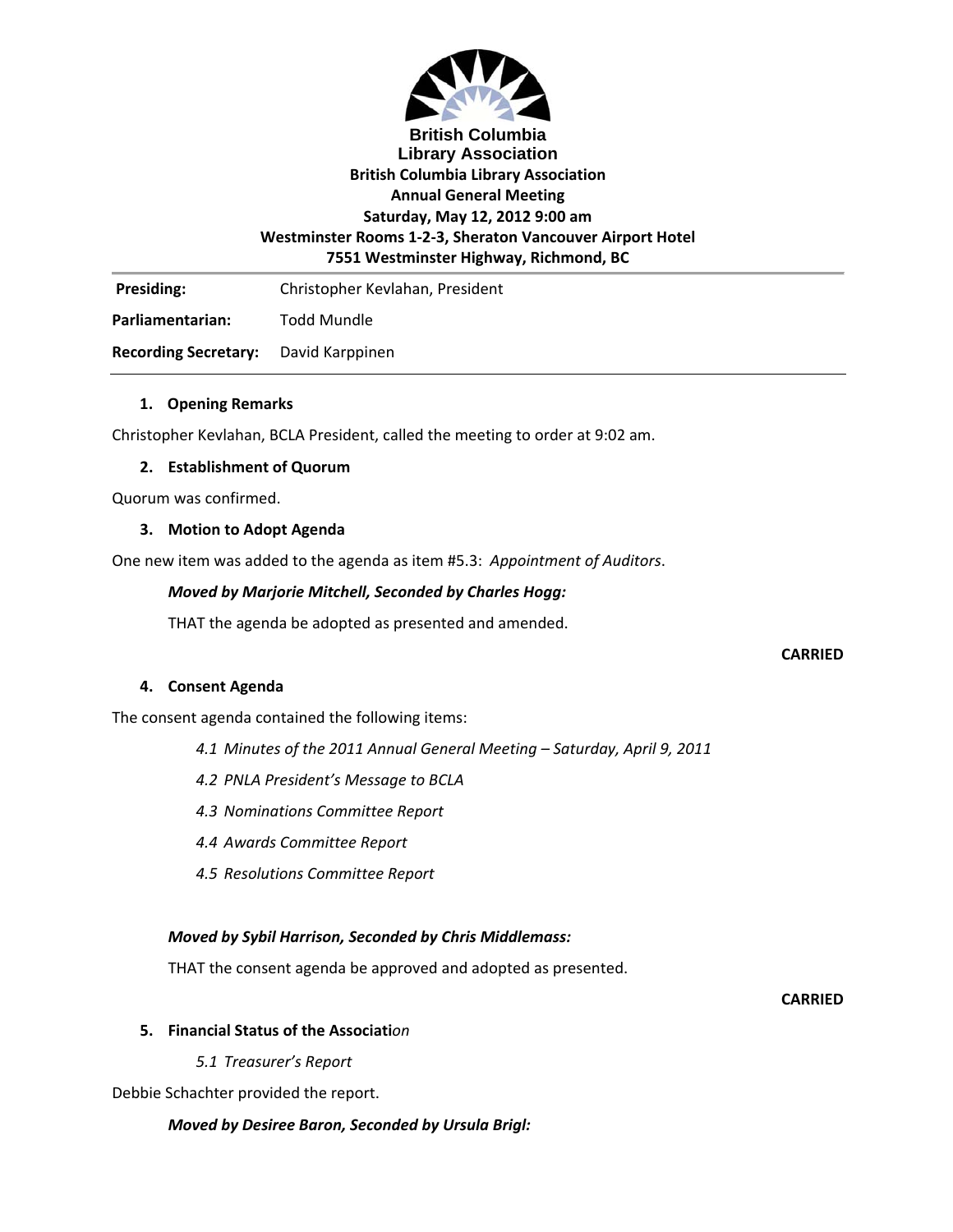

THAT the Treasurer's Report be accepted as presented.

**CARRIED**

**CARRIED**

*5.2 Call for Motion to Adopt Auditor's Statement*

# *Moved by Anne Olsen, Seconded by Chris Middlemass:*

THAT the Audited Financial Statements for 2011 be accepted as presented.

*5.3 Appointment of Auditors*

# *Moved by Chris Middlemass, Seconded by Lynn Copeland:*

THAT Collins Barrow be appointed as auditors for 2012.

**CARRIED**

# **6. Resolutions**

# *6.1 Evidence of Provincial Funding for BC Public Libraries*

The resolution was amended at the suggestion of Sharon Freeman to add the word *public* in front of the second instance of the word *libraries*.

# *Moved by Fiona Anderson, Seconded by Miriam Moses:*

WHEREAS the libraries in British Columbia are important to the quality of life, lifelong learning and social fabric of the communities throughout the province of British Columbia,

THEREFORE BE IT RESOLVED that the British Columbia Library Association strongly advocate that the Provincial Government specifically recognize the broader mandate of public libraries in British Columbia and reinstate the line item in the provincial budget.

# **CARRIED as amended**

# *6.2 Save Libraries and Archives Canada*

# *Moved by Carla Graebner, Seconded by Shawna Kristin:*

THEREFORE BE IT RESOLVED THAT the British Columbia Library Association support the CAUT campaign to save LAC and encourage BCLA members to write letters to restore funding and mandate to LAC.

**CARRIED**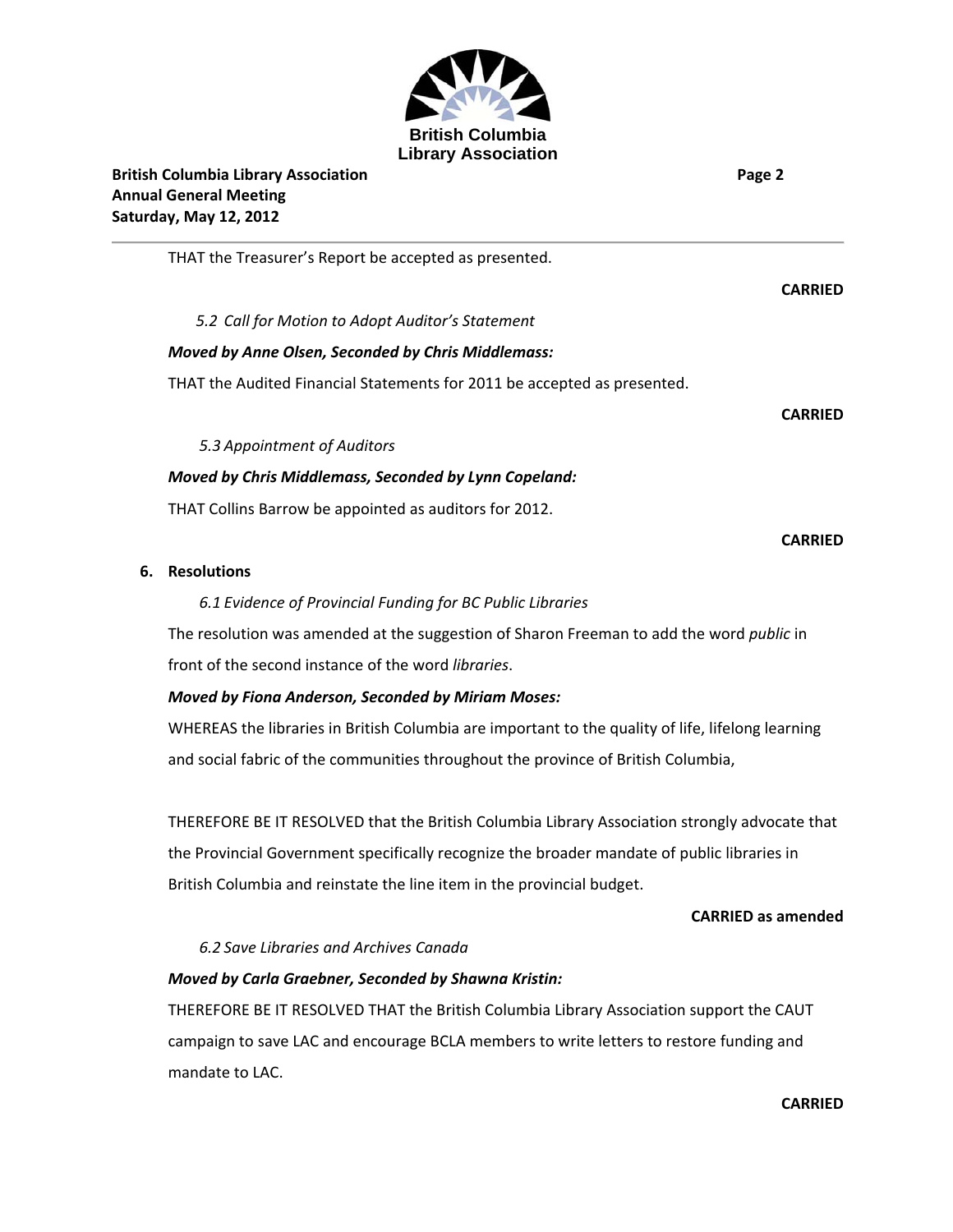

**British Columbia Library Association Page 3 Annual General Meeting Saturday, May 12, 2012**

### *6.3 On Access Copyright and Academic Libraries in Canada*

*Moved by Heather Morrison, Seconded by Niina Mitter:*WHEREAS In 2011, over 30 Canadian universities and colleges opted out of licensing agreements with Access Copyright, The Canadian Copyright Licensing Agency, due to both Access Copyright's significant increase in per student fees as well as the introduction of what many considered to be intrusive and impractical monitoring requirements, and

WHEREAS In January 2012, two universities, the University of Toronto and the University of Western Ontario entered into a voluntary licensing agreement with Access Copyright, and

WHEREAS in April 2012, AUCC , one of the two recognized interveners in the Copyright Board of Canada hearings on the Post‐Secondary Tariff, entered into an agreement with Access Copyright on a 'model' license that it (AUCC) is recommending to its member institutions even though that model license still retains many of the factors that were objected to in the Tariff application, and

WHEREAS in April 2012, AUCC withdrew its objection to the Post‐Secondary Tariff, and

WHEREAS from a library perspective, one of the most troubling aspects of the deal signed with Access Copyright is that it gives Access Copyright additional rights that simply do not exist under Canada's copyright legislation, specifically, defining copying to include "posting a link or hyperlink to a digital copy", a definition not upheld by the Supreme Court of Canada, and

WHEREAS the Newfoundland and Labrador Library Association "strongly urges universities and colleges, particularly those in Newfoundland and in Atlantic Canada, not to capitulate to Access Copyright's unfair and unreasonable demands", and

WHEREAS The Canadian Association of University Teachers (CAUT) is also condemning the agreement, advising universities and colleges that "It's time to stand up for the right to fair and reasonable access to copyrighted works for educational purposes,"

THEREFORE, BE IT RESOLVED that the British Columbia Library Association strongly urge universities and colleges, particularly those in British Columbia, not to capitulate to Access Copyright's unfair and unreasonable demands, but rather to stand up for the right to fair and reasonable access to copyrighted works for educational purposes. In particular, BCLA supports and applauds BC postsecondary institutions that have elected to opt out of Access Copyright and chosen alternative methods of supporting fair and balanced copyright at their institutions, and encourages all BC post‐secondary institutions to opt out of Access Copyright. Any BC post‐ secondary institutions that choose not to opt out of Access Copyright are strongly encouraged, before signing, to strike out audit requirements that compromise the privacy of faculty, staff or students, and the clause which defines linking as copying, and to proactively negotiate a more reasonable rate. BCLA might pursue this Resolution through such means as sending letters to the Presidents of BC's post‐secondary institutions and educating BCLA members.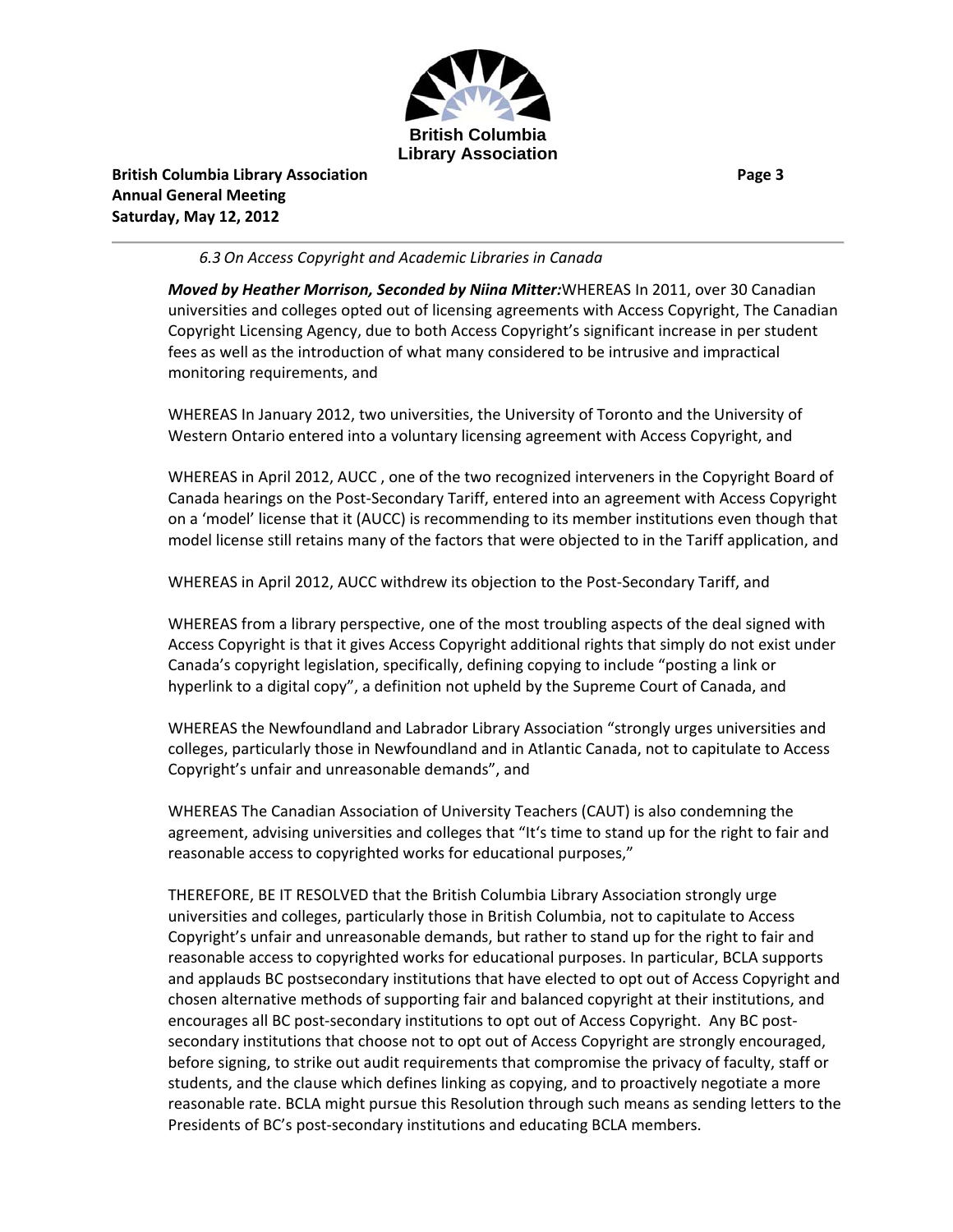

**British Columbia Library Association Page 4 Annual General Meeting Saturday, May 12, 2012**

Acknowledgement: this resolution is based on the Open Letter: Access Copyright and Academic Libraries in Canada crafted by the Newfoundland and Labrador Library Association, dated February 12, 2012.

### **CARRIED**

### *6.4 Establishing the Library Technicians' and Assistants' Section of BCLA Moved by Tamarack Hockin, Seconded by Vaunda Dumont:*

WHEREAS it is the desire of the Library Technicians' and Assistants' Interest Group to form the Library Technicians' and Assistants' Section of the British Columbia Library Association in order to better meet the needs of library technicians and assistants throughout British Columbia; and

WHEREAS ten per cent (10%) of British Columbia Library Association members in good standing have signed a petition indicating their support for this initiative; and

WHEREAS the Board of Directors of the British Columbia Library Association has deemed the aims, Constitution and By‐laws of the proposed Library Technicians' and Assistants' Section to be in harmony with the objectives of the British Columbia Library Association:

THEREFORE BE IT RESOLVED that the Library Technicians' and Assistants' Section be established as a valid Section of the British Columbia Library Association, with all of the accompanying duties, responsibilities, and privileges.

#### **CARRIED UNANIMOUSLY**

**CARRIED**

*6.4.1. Proposed Constitution and By‐Laws for LTAS*

### *Moved by Tamarack Hockin, Seconded by Debbie Schachter:*

THAT the proposed constitution and by‐laws for the Library Technicians' and Assistants' Section be approved as presented.

### **7. Awards Presentation**

The list of award recipients is appended at the end of these minutes.

### **8. Introduction of 2012/13 Board**

Christopher Kevlahan introduced the members of the Board for 2012/2013.

### **9. President's Report**

Christopher Kevlahan presented his report and introduced June Stockdale, incoming president. The report is appended in its entirety at the end of these minutes.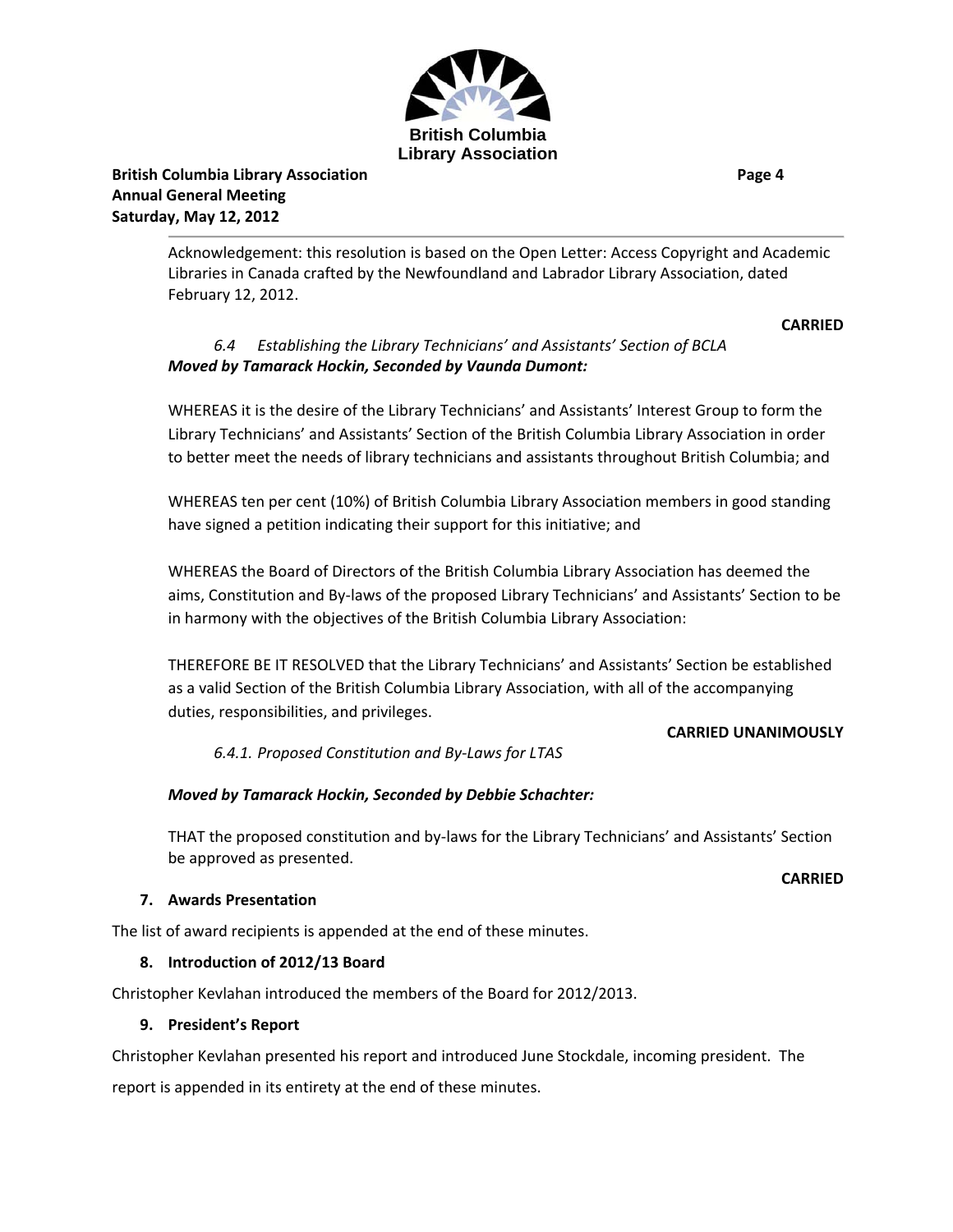

**British Columbia Library Association Page 5 Annual General Meeting Saturday, May 12, 2012**

## **10. Incoming President's Report**

June Stockdale addressed the meeting. The address is appended in its entirety at the end of these minutes.

### **11. New Business**

No new business was reported.

### **12. Adjournment**

The meeting was adjourned at 10:17 am.

# **2012 Awards**

# **Ken Haycock Student Conference Award Nicole Brazeau Honourary Life Membership Margaret Friesen BCLA President's Award**

**Debbie Schachter**

# **Merit Awards**

**Programs or Services**: Vancouver Public Library for the First Nations Storyteller in Residence program.

**Building Projects**: Brown Family House of Learning, Thompson Rivers University.

**Advocacy or Marketing:** Prince George Public Library for their campaign "CKPG Commercials."

**Academic Librarians in Public Service Award for Outstanding Service Jan Gattrell from UBC.**

**Young Adult and Children's Services Section Award Allison Taylor McBryde and Sharon Freeman.**